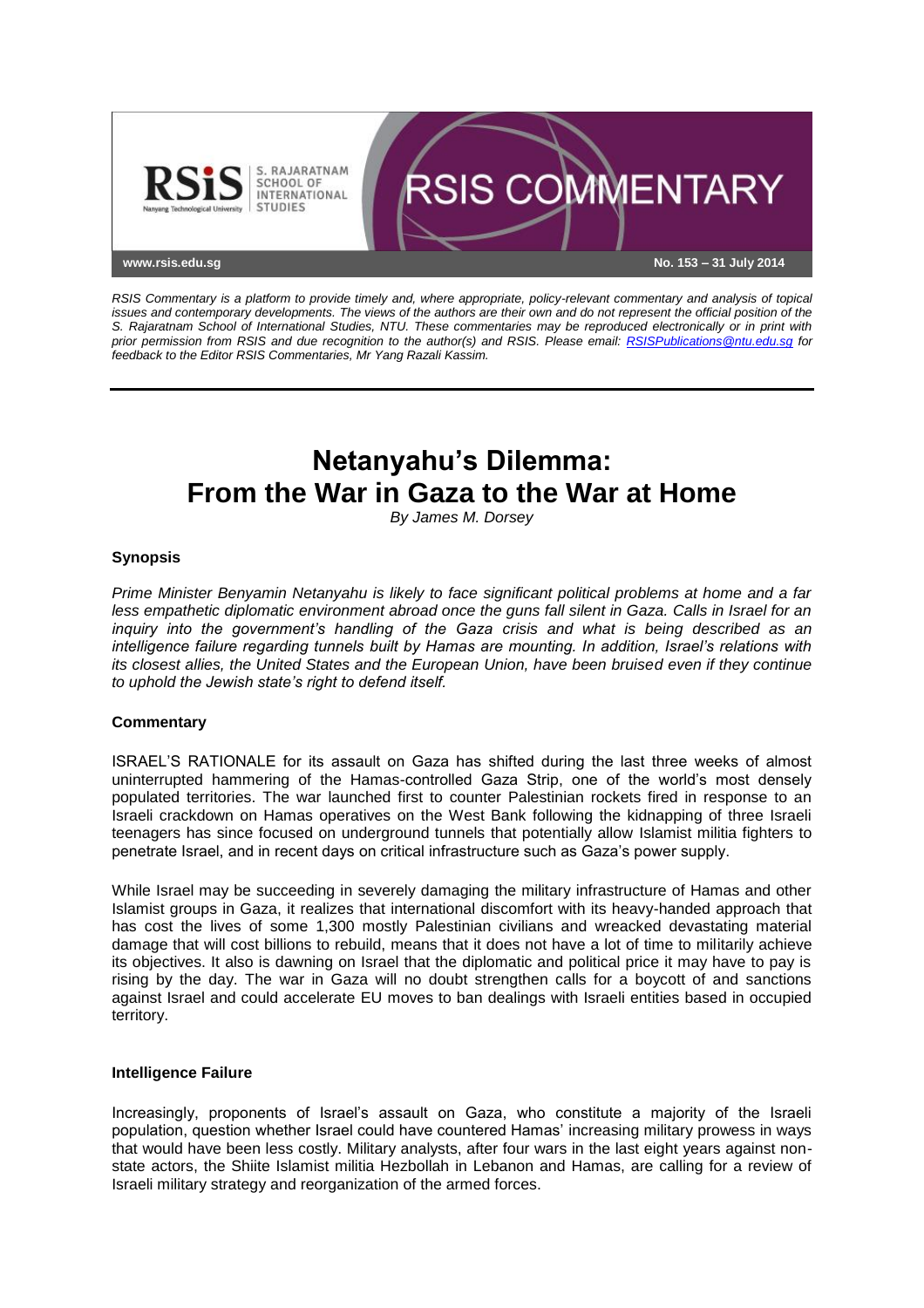Revelations that the government long knew about Hamas' tunnelling operation but did not consider it a serious enough threat to counter, have sparked demands for an investigation of what the Israeli media and some analysts are describing as an intelligence failure. At the core of the alleged failure is whether the government and the military ignored Hamas' tunnelling because it had in recent years downgraded the security threat posed by Palestinians and elevated Iran's nuclear program to the most existential threat the Jewish state was facing. As a result, Israel focused its political, diplomatic, intelligence and military energies on Iran rather than Hamas and other militant Palestinian groups.

The revelations also raise questions on the government's real motive in first cracking down on Hamas on the West Bank and then launching its attack on Gaza. Critics of Israel charge that the government's real goal was to prevent the emergence of an effective Palestinian national unity government that would group all factions, and that had tacit support from Israel's allies, because that would have made it more difficult for Israel to sabotage peace negotiations while maintaining a façade of seeking to end the Israeli-Palestinian conflict.

### **Hamas strengthened**

An indication of the political fallout that Netanyahu can expect once the fighting in Gaza is brought to a halt, is evident in Hamas' ability to reject ceasefires despite the punishing Israeli assaults that do not involve a lifting of the seven-year old Israeli-Egyptian blockade of Gaza. Rather than weakening Hamas, Israel's attacks appear to have strengthened it politically to the degree that it feels it can impose conditions of its own in dealings with Israel rather than simply respond to Israel's requirements.

Israeli defence and intelligence sources say the threat posed by the tunnels only became evident when Palestinians taken prisoner in the early stages of the Gaza operation disclosed plans for Hamas fighters to infiltrate Israel in a bid to carry out a massive attack during this coming fall's season of Jewish high holidays. Until then Israel had paid limited attention to the tunnels and discarded various plans involving water ditches, drones, sensors and radars that could have either neutralized the threat or alerted Israel to them in a timely fashion.

The damage to Israel's reputation and relations with its allies is prompting Israeli leaders to consider whether it should quickly end the fighting in Gaza despite Netanyahu's warning that Israelis should brace themselves for a long campaign. Those considerations are being complicated by Hamas, which is unwilling to let Israel that easily off the hook and needs to show more than resilience to Palestinians who have paid dearly in the group's confrontation with Israel. A lifting of the Gaza blockade would fit the bill.

#### **Political accounting and military review**

Hamas' demand also makes it more difficult for Israel to claim that it has inflicted debilitating damage on the group and that it may not survive politically because Gazans will hold it to account. It also puts to rest Israeli claims that Hamas is desperate for a ceasefire. Hamas has moreover demonstrated that its command and control remains intact.

The Israeli drive to continue the assault on Gaza is fuelled by the fact that the resolution of its two earlier conflagrations with the group ultimately failed to produce results. Israel agreed in 2009 to an unconditional ceasefire in the hope that it had sufficiently weakened the group and created enough of a deterrence. Three years later it hoped that a vague, unsigned agreement mediated by Egypt would do the job. Israel's problem is that continuing the assault would likely force it to expand its ground operations at considerable military, political and diplomatic risk.

With military analysts noting that various incidents in which rockets and mortars have killed Israeli soldiers, questions are being raised about the military's ability to protect Israeli civilians despite the effectiveness of Israel's Iron Dome anti-missile defence shield. The questions fuel demands for a post-war political accounting and a military review.